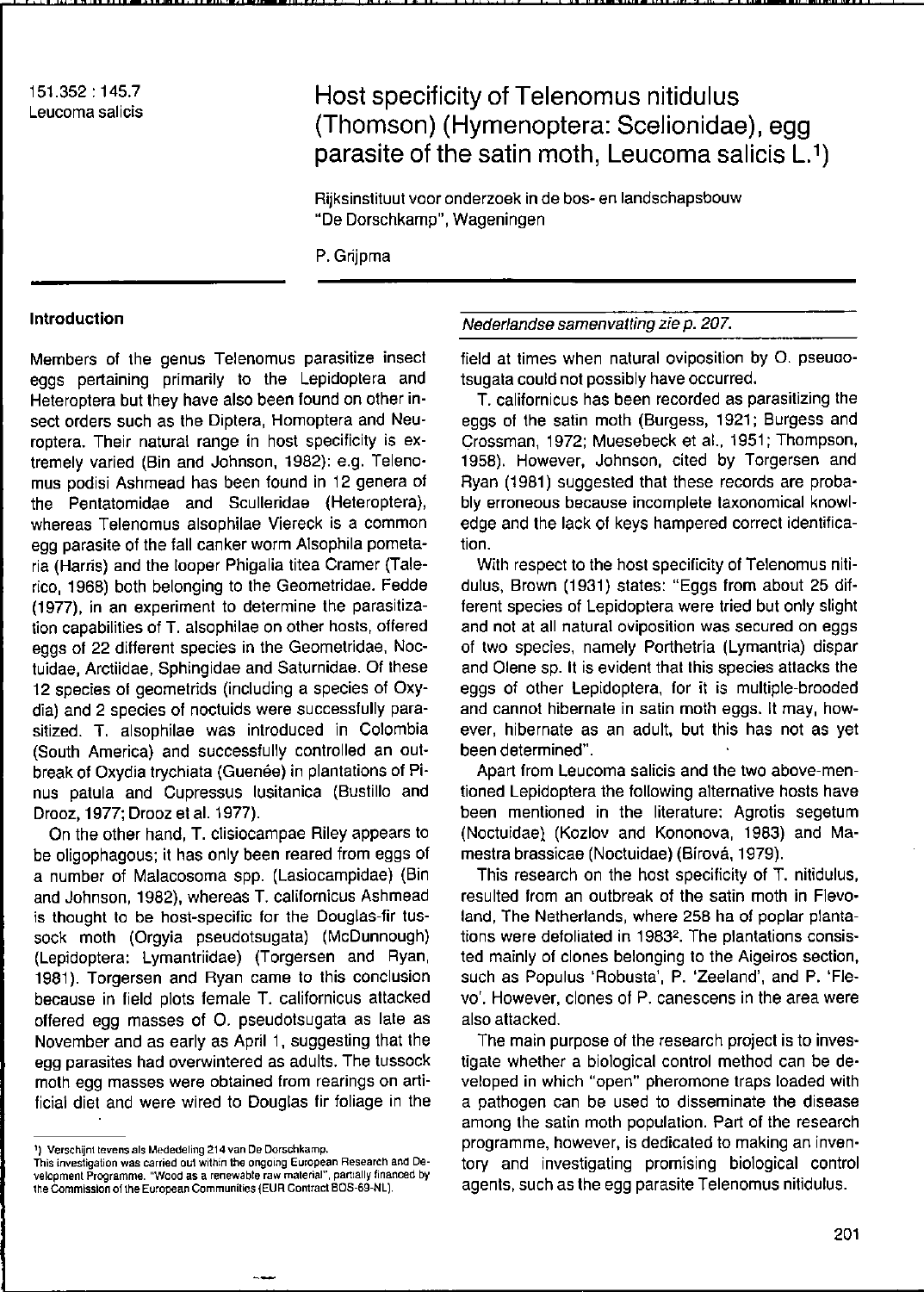### Material and methods

**"- \_-\_\_ ,** 

Parasitized egg masses of the satin moth were collected in July 1983 in the Hollandse Hout, Oostelijk Flevoland. Emerged specimens of Telenomus were sent for identification to Dr. Lars Huggert, Zoological Institute, Lund, Sweden whereas emerged specimens of Trichogramma were sent to Dr. B. Pintureau, Slation de Zoologie et de Lutte Biologique, Antibes, France. The re· maining Telenomus population that emerged was used to study the biology and oviposition behaviour of this egg parasite and to investigate its hibernating capacity. As Brown (1931) noted, the adult stage of this egg parasite must hibernate if it is host specific, unless it can hibernate in its host eggs in the egg or larval stage (which he ruled out). The following experiments were carried out io locate the hibernating site and to determine the hibernating capacity of T. nitidulus in the field as weil as under more controlled conditions.

Experiment 1. Egg masses of the satin moth obtained from a laboratory rearing on poplar leaves, were attached to poplar trees in the outbreak area on 10 May 1983. In The Netherlands, satin moth larvae never pu· pate before June; thus parasitization in May would indi· cate that Telenomus adults were already present in the adult stage before eggs of the host were available. On 18 May the egg masses were inspected.

Experiment 2. At the end of August 1983, 100 heavily parasitized egg masses in the outbreak area were marked with coloured pins to facilitate recovery at a later stage. During autumn and winter, old egg masses are difticult to locate because they become covered with green algae. This experiment was set up because it had been noted earlier in laboratory studies that after having been denied food or new host eggs, Telenomus would re-enter old egg masses that had little or no spumilin cover and hide in empty egg cases from which L. salicis larvae had already emerged. A very typical rest· ing posture (antennae folded underneath bowed head and thorax) was adopted in these cases. On 10 Janu· ary 1984, forty of these egg masses were retrieved and placed in a climatic chamber  $(L: D = 16:8 h;$ temp.  $= 24 \degree C$ ;) to allow any eggs or larvae to develop into adults, or to encourage hiding adults to emerge.

Experiment 3. Female adults of T. nitidulus emerging from field·collected egg masses on 24 June and during the month of July 1983, were placed in polystyrene vials of 6 cm length and 2 cm diameter, provided with droplets of honey and closed oft with air·permeable polyether stoppers. The females were kept in reserve for studying the oviposition behaviour of the parasite. For this reason no males were included in this experiment. The vials were kept in the same climatic cham· ber as described earlier. On 11 and 12 October 1983, **surviving females were given new vials and honey;**  these vials were then packed in plastic boxes and placed on trays in a large perforated plastic bag on top of the soil, under the canopy of a small stand of Douglas fir. A few fir branches were used to prevent direct sunlight from penetrating the boxes.

**.",."''''''' " .... "9"N' W UI "C!J"""LI'd'** 

On 3 November 1983 when the vials were checked for survival of the parasites it appeared that many had drowned in the honey. Therefore it was decided to di· vide the vials into three groups, each of which was given an additional treatment:

Treatment I: fresh droplets of honey were provided.

Treatment 11: a small wad of filter paper was inserted into the vials to provide parasites with a dry hiding place.

Treatment 111: a small wetted plug of cotton was in· serted to provide the parasites with water instead of honey.

On 13 and 27 April and on 2 May 1984, the vials were checked for surviving T. nitidulus females. One vial containing the oldest batch of 8 females was checked on 29 June 1984, 370 days after the para· sites had emerged.

The dead specimens were classified into three cat· egories on the basis of possible cause of death: drowned in honey; fungal altack, and other causes. The latter category comprised adults that had died be· cause of lack of vigour.

Specimens of T. nitidulus from which fungi were growing were sent to Dr. R. A. Samson, Centraal Bu· reau voor Schimmelcultures, Baarn, The Netherlands, for identification.

Records of minimum temperature and relative hu· midity during the period were obtained from the weath· er station of the Agricultural Universily at Wageningen, in order to gain a general impression of the frost condi· tions during the winter 1983/84.

An analysis of varianee was carried out to determine any significant difterences in mortality between the three treatments.

Experiment 4. On 3 April 1984, samples of soil, litter, bark and hibernacula of overwintering satin moth lar· vae were collected from the outbreak area, to locate possible hibernation sites of adult T. nitidulus. These samples were again taken from the poplar stands in the outbreak area. Soil and litter samples were taken directly at the foot of the trees; bark samples were chiselled out and cut off from protruding bark, mostly from branch scars at heights between 0.60·1.60 m. Hi· bernacula from L. salicis larvae were collected from crevices in the bark at the same heights. Between 15 and 25 trees were sampled in this manner. The sam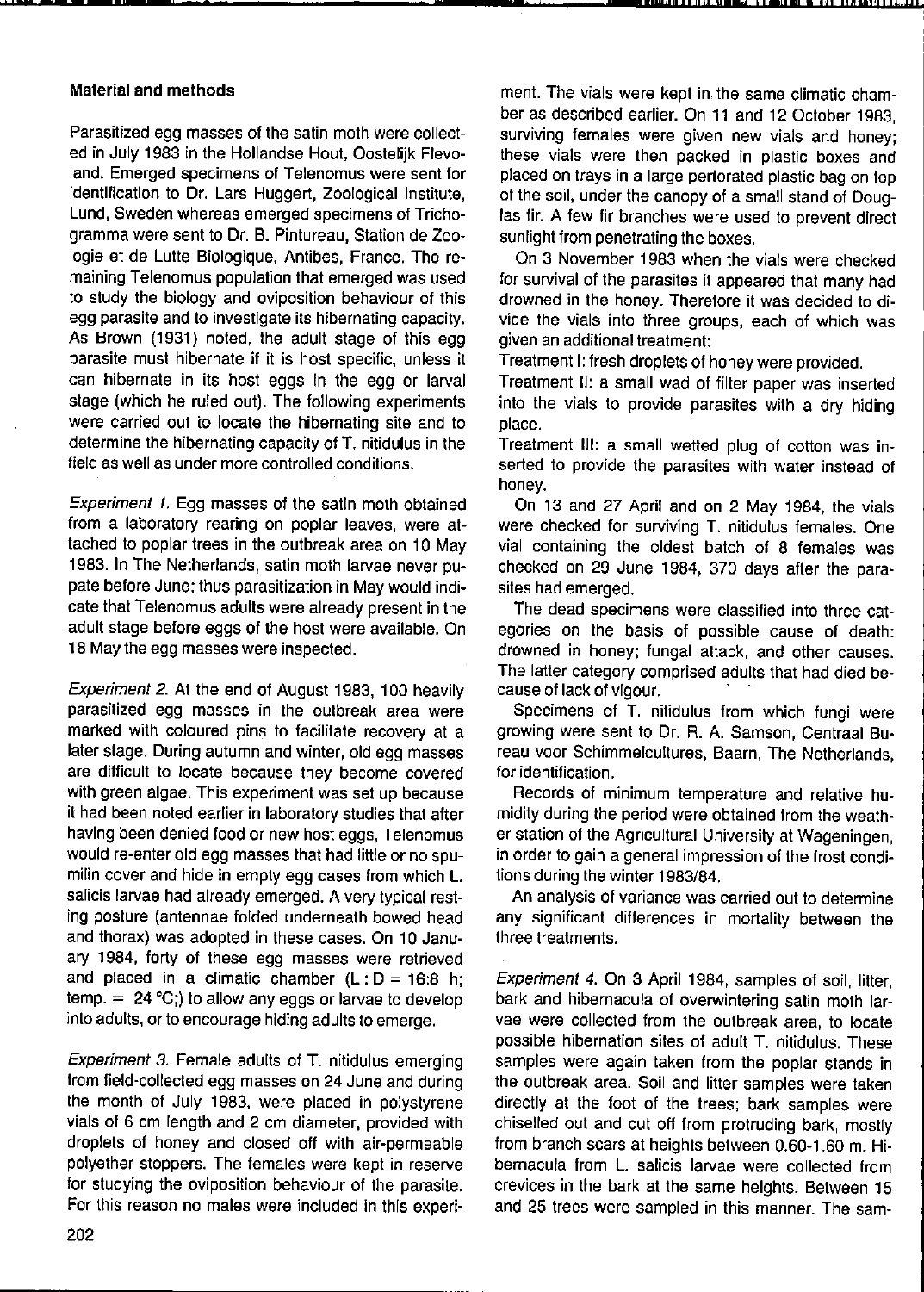ples were then placed in the climatic chamber for a period of three weeks to monitor the emergence of any parasite adults.

Experiment 5. On 21 October 1983, in order to test whether T. nitidulus eould hibernate in the eggs of L. salicis, 6 satin moth egg masses, eaeh eontaining between 30-40 eggs, were offered upside down (with the spumilin layer down, to obtain maximum parasitization) to T. nitidulus females in the elimatie ehamber for a period of three days. On 24, 25 and 26 October 1983 respectively, two vials containing one egg mass each were plaeed under the eanopy of the Douglas-fir trees **in the same manner as earlier described. The maxi**mum ages of any developing T. nitidulus in eaeh pair of vials on the day the vials were placed outdoors would therefore have been three, four, of five days old, respectively, and the corresponding minimum ages would have been zero, one, or two days old.

All vials were retrieved on 2 May 1984 and placed in a climatic chamber to monitor any further development of the parasite larvae. On that date all eggs were already black, indicating that parasitization and development had taken place. The vials were kept in the climatic chamber for a period of 14 days, after which the eggs were opened to check if any living larvae or pupae of T. nitidulus were present.

In the same experiment unparasitized egg masses of mated females of L. salicis from the rearing, oviposited on 15 October 1983 were kept for three days in a refrigerator at  $6^{\circ}$ C and thereafter placed under the previously described outdoor eonditions. In addition, one batch of unparasitized egg masses of mated female L. salicis was placed in a climatic chamber for 3 days, and another batch for 6 days, to allow partial development of the larvae before they were included in the outdoor experiment. These batches were also retrieved on 2 May 1984, plaeed in the elimatie ehamber for a period of 14 days and subsequently cheeked for the hatehing or development of L. salieis larvae.

Experiment 6. During 1983 and 1984 fresh eggs of the following lepidopterans were offered for a period of 10 days to female T. nitidulus for parasitization: Mamestra brassieae (Noetuidae), Lymantria dispar (Lymantriidae) and Laothoë populi (Sphingidae). Subsequent oviposition behaviour of the parasites in vials was followed under laboratory eonditions.

# **Results and discussion**

The results of the six experiments carried out to locate the hibernation site, capacity to hibernate and host specificity are given in the sequence indicated under materials and methods. The parasites that emerged from the egg masses of the satin moth were identified as Telenomus nitidulus (Thomson) and Trichogramma embryophagum Hartig. The latter egg parasite was far less frequent than T. nitidulus.

Experiment 1. On 18 May 1984, several T. nilidulus females were found on the egg masses that had been attached to the boles of the poplar trees in the Hollandse Hout, indieating that the parasite probably hibernates in the adult stage.

Experiment 2. No Telenomus adults emerged from the heavily parasitized egg masses that had been marked in August 1983 and were retrieved in January 1984 from the poplar stands, suggesting that in The Netherlands the parasite does not hibernate as egg, larva or adult in egg masses of the satin moth parasilized at the end of June or in July. The hiding of parasite adults in empty egg shells left by first instar L. salicis larvae must be considered as abnormal behaviour caused by the fact this was only hiding place offered in the vials. The propensity of T. nitidulus to hide itself and to adopt a typical "resting" posture was also observed under outdoor conditions in the vials containing a small wad of paper. Several of the egg parasites had also entered cells of the polyether stopper to hide and shelter them**selves.** 

Experiment 3. Survival of female T. nitidulus in vials under a canopy of Douglas fir trees. Although clear differences exist in the number of surviving parasites in the three treatments, it is obvious that this egg parasite hibernates in the adult stage (Tabie 1). During the peri-

**Tabla 1 Survival of hibernaling femala T. nitïdulus in vials under Ihe canopy of a Douglas fir stand (Experiment 3). Survival as· certained on 27** April 1984.

| Treatment in vials                                | no. of         | original no. of surviving no. of |                                        | average                | mortality causes                       |                                    |                                       |
|---------------------------------------------------|----------------|----------------------------------|----------------------------------------|------------------------|----------------------------------------|------------------------------------|---------------------------------------|
| on 3 November 1983                                | vials          | T. nitidulus.                    | ī. nitidulus l                         | age (days)             | drowned in<br>honey                    | funai                              | other                                 |
| wet cotton plug<br>small paper wad<br>fresh honev | 14<br>23<br>13 | 115<br>162<br>86                 | 11 ( 9.5%)<br>85 (52.4%)<br>65 (75.6%) | 273.8<br>2814<br>279.5 | 48 (41.7%)<br>41 (25.3%)<br>17 (19.8%) | 32 (27.8%)<br>$0(0\%)$<br>$0(0\%)$ | 24 (20.9%)<br>36 (22.2%)<br>4 ( 4.7%) |

**-) In one vialof Ihis treatment, 7 females (87.5% survival) were 370 days aid on Ihe day the manuscript was completed (29 June**  1984).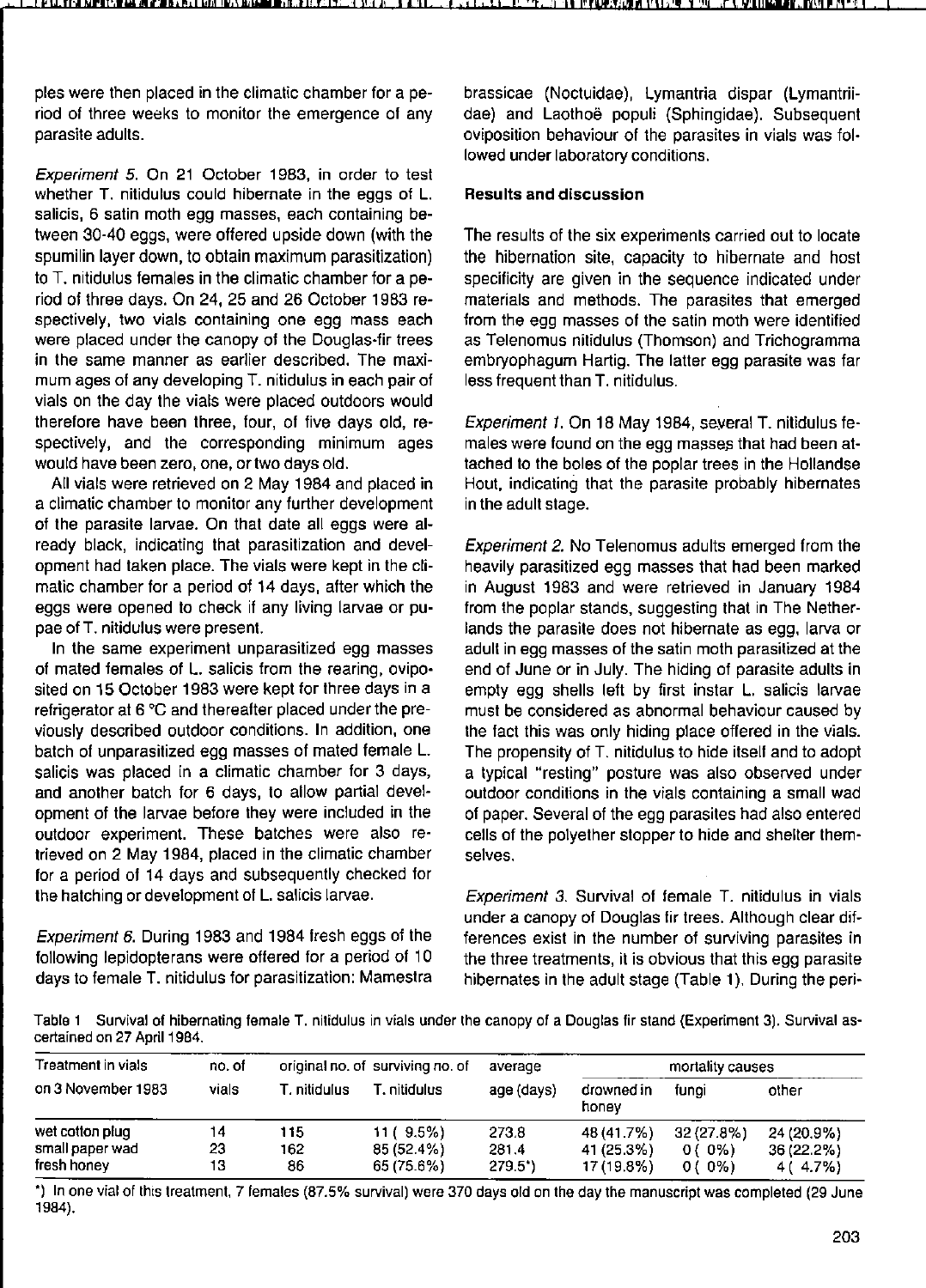od of observation, light, moderate and heavy frosts occurred on 74,13 and 1 days, respectively. The lowest temperature recorded was  $-11,1$  °C. The relative humidity varied between 41 and 98 per cent, averaging 80 per cent.

Of the parasites that had received additional droplets of honey on 3 November 1983, there was 75.6 per cent survival on the days of inspection (13 and 27 April 1984). In the vial that contained the oldest batch of 8 female T. nitidulus (emergence of the egg parasites on 24 June 1983), 7 females (87.5% survival) were 370 days old on 29 June 1984 and very vital. Second best results were obtained from the treatment in which a small wad of paper was provided to give adult females shelter and a hiding place. In these vials more than 52 per cent of the females had survived on 27 April 1984. The addition of a wet cotton plug in the vials was very detrimental to the survival of the egg parasite. Only in this treatment did fungi grow on the parasites (approximately 28 per cent dead specimens). However, the fungus (PeniciIlium? brevicompactum Dierckx) is thought to be saprophytic. Differences in survival between the three treatments were highly significant ( $P <$ 0.001). A better method of providing honey to the adults might improve the overall survival rate even **more.** 

Experiment 4. The field sampling of soil and litter, bark **and winter hibernacula of L. salicis larvae carried out**  on 3 April 1984 (temp. = 6 °C) yielded nine female T. nitidulus from the bark samples. In the laboratory the egg parasites were observed on 4 April (4 specimens), 5 April (4 specimens) and 7 April (1 specimen). Egg masses of the satin moth obtained from a rearing on poplar leaves, were being parasitized after 15 minutes of exposure to these females and resulted in a new generation of the egg parasites. No egg parasites emerged from soil and litter, nor from hibernacula of hibernating satin moth larvae. Since all 9 parasites were females it seems unlikely that many males hibernate. The progeny of the T. nitidulus consisted of both males and females: T. nitidulus is arrhenotokous, and therefore the females obtained from the bark samples had obviously mated before winter.

Experiment 5. From the batches of recently parasitized eggs that were placed under outdoor conditions on 24, 25 and 26 October 1983 no Telenomus adults emerged in May 1984. When the eggs were opened after having been in the climatic chamber for a period of 14 days, no living larvae, pupae nor adults were found. the contents of the eggs varied from a brown slime in eggs that had been parasitized most recently before they were placed outdoors, to greenish gelatinous or hardened contents that covered half of the egg in eggmasses that had had a maximum parasite development of five days before being placed outdoors. AIthough all eggs were black before they were brought in the climate chamber on 2 May 1984, developing T. nilidulus had died during the winter.

No first instar larvae hatched from the unparasitized egg masses of mated L. salicis females that were placed outdoors on 18 October 1983. The eggs contained dead embryos and a brownish slime, indicating that under the conditions of this experiment L. salicis could not hibernate in the egg stage.

Experiment 6. Fresh eggs of Mamestra brassicae (Noetuidae) Lymantria dispar (Lymantriidae) and Laothoë populi (Sphingidae) offered to T. nitidulus females were inspeeted by the parasites but oviposition never oceurred. Mamestra brassicae has been recorded by Birová (1979) as a host of T. nitidulus in Slovakia. With respect to Lymantria dispar, Brown (1931) had already noted that parasitization by T. nitidulus "was only slight **and not at all naturai" . In this experiment no oviposition**  took place. The parasites encountered great difficullies in walking over the hairy egg masses of this lepidopteran. In contrast, T. nitidulus appears to have adapted itself particularly to the egg masses of the satin moth, which are covered with a hardened spumilin. In order to reach the eggs underneath this cover, the female egg parasites bite tunnets through the spumilin and subsequently turn around to parasilize the eggs (Figs. 1-4). This behaviour has also been reported by Nef (1983). The polyphagous Agrotis segetum (Noctuidae), whieh is mentioned by Kozlov and Kononova (1983) as an autumn host for T. nitidulus, has been recorded as a defoliator of Salix sp., a tree that is also attacked by L. salieis. However, eggs of A. segetum are deposited singly (only very rarely in small groups) on the soil; they are not covered by spumilin. Moreover, in our trials, T. nitidulus could not survive in the egg or larval stage in the eggs of its host L. salicis. These differences make it unlikely that the noetuid A. segetum can be considered as a host. Kozlov in an earlier publication (1967) only mentioned L. salieis as a host for T. nitidulus. In a personal communication to the author, Huggert said that he once found overwintering T. nitidulus in the melling snow at the base of trees in Sweden.

As indicated earlier, the record of Telenomus californicus on eggs of the satin moth is believed to be erroneous (Torgersen and Ryan, 1981). These authors consider T. californicus to be host-specifie for Orgyia pseudotsugata.

### Summary

During an outbreak of the salin moth, which in 1983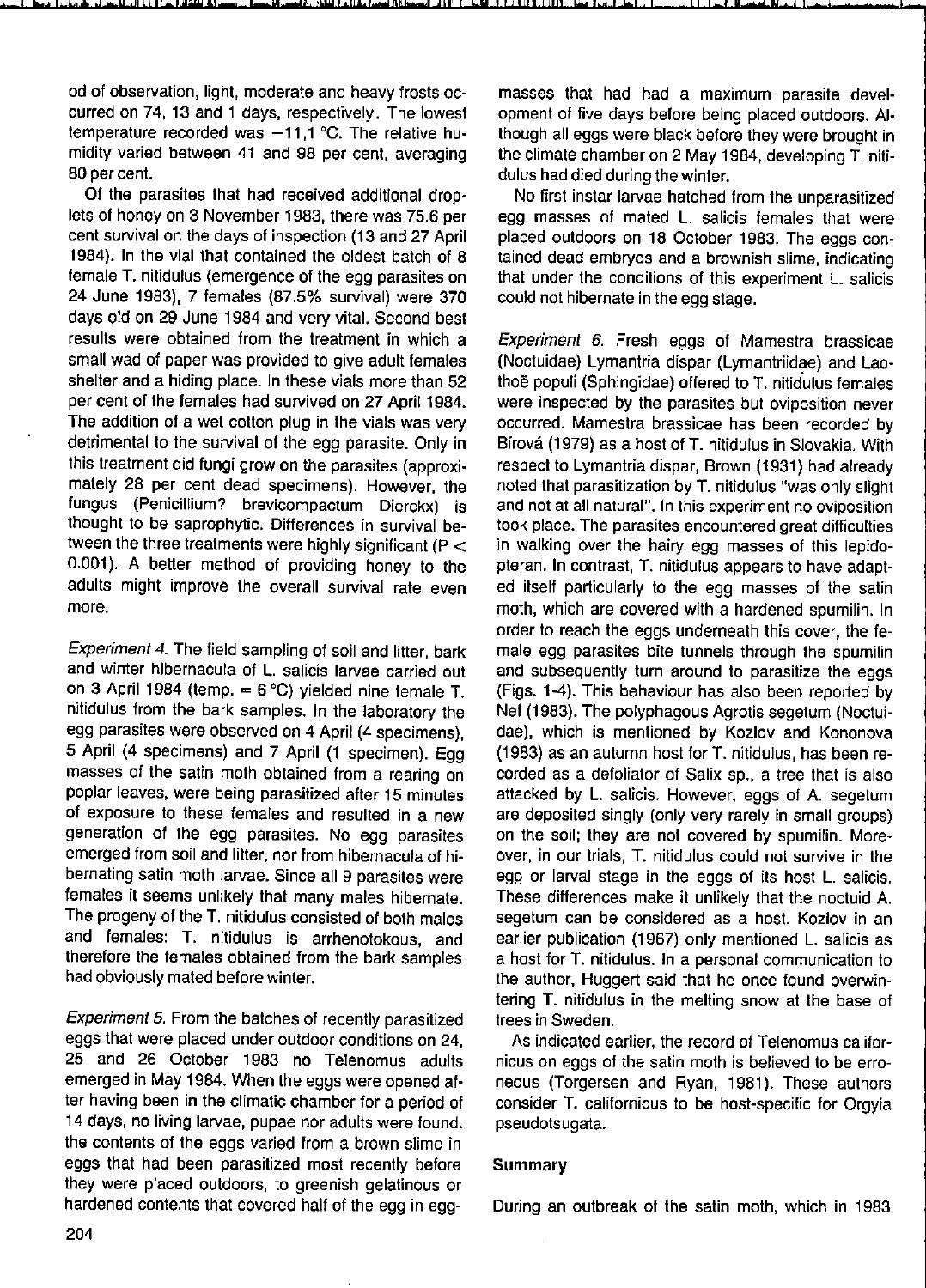Figs. 1-4 Parasitization by T. nitidulus of eggs of the satin moth covered by spumilin. (Photographs: P. Grijpma/De Dorschkamp)



Fig. 3 Oviposition in host egg. The state of the state of the Fig. 4 Marking spumilin in and near tunnel.

205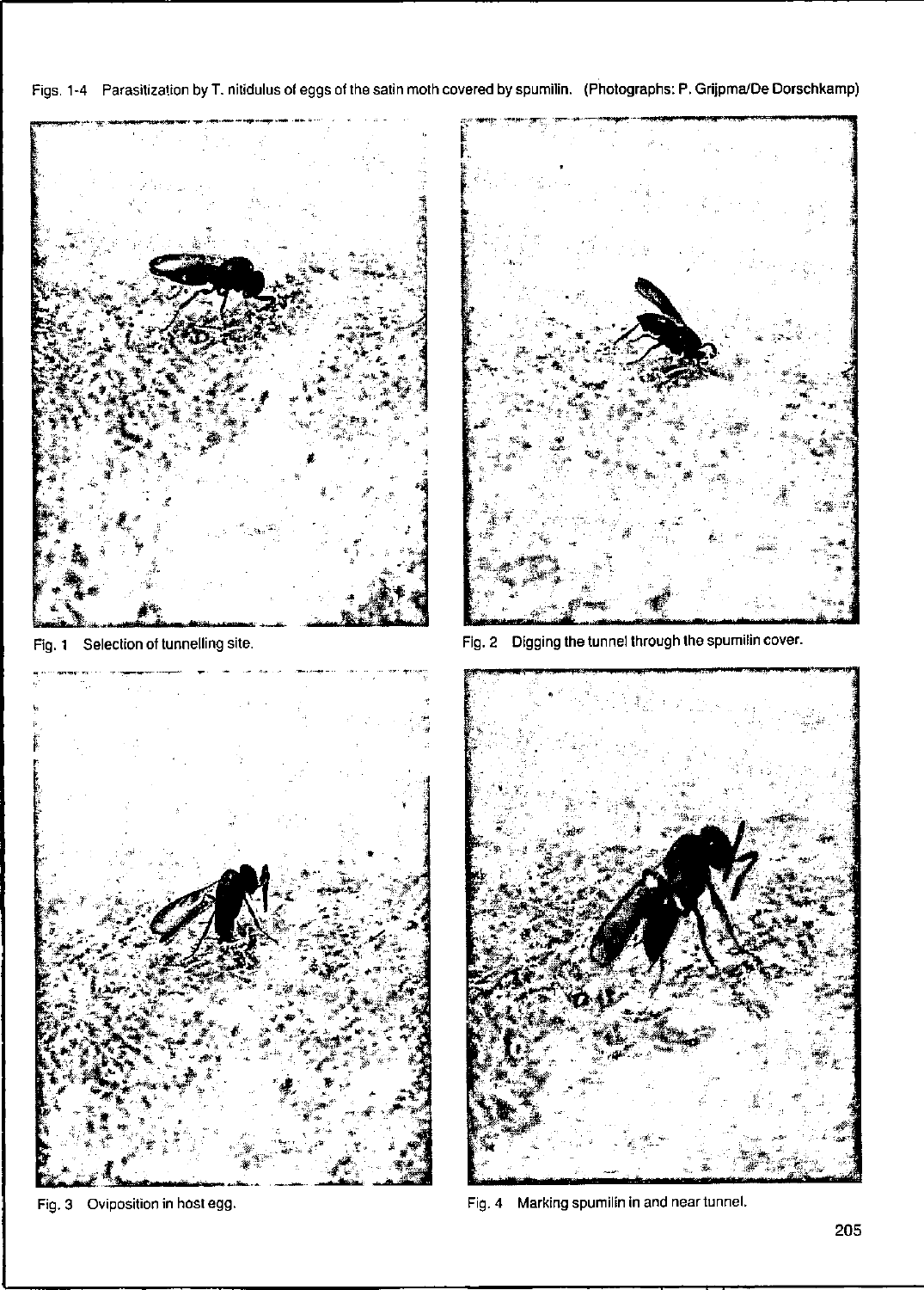covered 258 ha of 11-year-old poplar and willow stands in the Flevopolder, The Netherlands, six experiments were carried out to invesligate the host specilicity of Telenomus nitidulus, an egg parasite of Leucoma salicis. The following results were obtained:

Egg masses of the satin moth obtained from an artificial rearing and attached to poplar trees in the outbreak area on 10 May had been parasitized by T. nilidulus by 18 May, i.e. at a time when no eggs of the satin moth are naturally available. This finding indicated that if T. nitidulus were host specific, it must hibernate in the adult stage.

- From egg masses that had been heavily parasitized by T. nitidulus in the summer of 1983, no adults developed in spring 1984, indicating that the parasite does not hibernate in the egg or larval stage in egg masses oviposited by the satin moth during the sum**mer.** 

 $-$  Female T. nitidulus emerging from naturally parasitized egg masses of the satin moth in June 1983 were kepi in a climalie chamber at 24° C and placed in vials outdoors in July 1983. On 25 June 1984, Ihe oldesl group of T. nitidulus had survived for a period of 370 days and was still vital (87.5% survival). Seventy-five per cent of a group of female T. nitidulus that had received extra honey on 3 November 1983 were still alive on 27 April 1984, the day of inspection, notwithstanding 69 days of light frost, 13 days of moderate frost and one day of severe frost during that periad.

Samples of bark, soil, litter as well as hibernacula of hibernating l. salicis larvae were retrieved from the outbreak area on 3 April 1984. Nine female T. nitidulus emerged from the samples taken from the bark of poplars. No parasites emerged from any of the other samples.

- Developing eggs and larvae of T. nitidulus in host eggs placed under outdoor conditions in October 1983 did not survive winter conditions. Unparasitized L. salicis eggs from mated females were also killed during the winter.

Eggs of Mamestra brassicae (Noctuidae) and Lymanlria dispar (Lymantriidae), which some authors have claimed are hosts for T. nitidulus, were refused by the egg parasite. As the eggs and larvae of T. nitidulus died in its host under winier conditions, Kozlov and Kononova's contention that the parasite would survive in eggs of Agrotis segetum oviposited during autumn seems unlikely.

From the above results it is concluded that the egg parasite T. nitidulus is host-specific for the satin moth (Leucoma salicis).

## Acknowledgments

**Thanks ars extended 10 Caroline de Vlaam and Leen Moraal for laboratory and field assistanee during Ihe experiments. The author is indebted to Drs. S. H. Heisterkamp as weil as Wouter Schuring for statistical analysis of Ihe survival data**  and to Dr. R. A. Samson of the Centraal Bureau voor Schim**melcultures, Baarn, Ihe Netherlands; Dr. l. Huggert, 20010gical Instutite at Lund, Sweden and Dr. 8. Pintureau, Station de Zoologie et de Lutte Biologique, Anlibes, France for identifying respeclively. 'PeniciIlium? brevicompactum Dierckx, Telenomus nitidulus (Thomson) and Trichogramma embryopha. gum Hartig. Thanks are also due 10 Arie Slork and Piel Bleeker for installing Ihe photographic flash-unit.** 

## Literature

- Bin, F.; Johnson, N. F. 1982. Potential of Telenominae in bi**ocantral with egg parasitaids (Hym., Scelianidae). In: Les Trichagrammes. Les calloques de I'INRA no. 9 pp. 275-** 287.
- **Birová, H. 1979. [Telenomus nitidulus Thomsan (Hymenoptera, Scelionidae) egg parasite of Mamestra brassicae L.l**  Prace Slov. ent. spol. SAV. 1. Bratislava, 39-48.
- **Brown, R. C. 1931. Observations on the satin moth and its natural enemies in Central Europe, USDA circular no. 176,**  Washington D.G. 18 pp.
- **Burgess, A. F. 1921. The satln math: an introduced enemy of**  poplars and willows USDA. Dept Gircular no. 167, t921. 16pp.
- **Burgess, A. F. & S. S. Crossman. 1927. The satln math, a recently intraduced pest USDA. Dept. Bull. No. 1469.**
- **Bustillo, A. E. & A. T. Orooz. 1977. Cooperative establishment of a Virginia (USA) strain of Telenomus alsophilae in**  Colombia. Journal of Economic Entomology 70(6): 767-770.
- **DeBach, P. 1964. Successes, trends and future possibilities.**  In: DeBach, P. (ed) Biological control of insect pests and weeds. Reinhold Pub!. Gorp., N.Y. p. 673-713.
- **OeBach, P. 1971. The use of imported natural enemies in insect pest management ecology. Proc. Tall Timbers Cont. Ecol. Control Habitat Management. 3: 211-233.**
- Draaz, A. T.; A. E. Bustillo; G. F. Fedde & V. H. Fedde. 1977. North American egg parasite succesfully controls a differ**ent host genus in South America. Science 197: 390·391.**
- **Fedde, G. F. 1977. A laboratory study of egg parasitizatian capabilities of Telenornus alsophilae. Environmental Ento**mology 6(6): 773-776.
- **Kozlav, M. A. 1967. Palearctic species of eg9 parasites of the genus Telenomus Haliday (Hymenoptera, Scelionidae,**  Telenominae) Entomol. Obzr. 46, 361-378.
- **Kozlov, M. A. & C. 8. Kanonova. 1983. [Telenominae of the**  fauna of the USSR] (Ru) Keys to the fauna of the USSR **no. 136. Zoological Institute, Academy of Sciences of Ihe**  USSR. NAUKA, Leningrad, p. 263.
- **Muesebeck et al. 1951. Hymenoptera of Amenca North of**  Mexico, Synoptic catalog USDA. Ag. Monogr. No. 2, 1420 pp.
- **Nef, L. 1983. Bosbescherming: Ekologisch onderzoek en preventieve bestrijding. In: Verslag over de werkzaamheden voor de periode 1981-1983. Centrum voor Bosbiologisch**